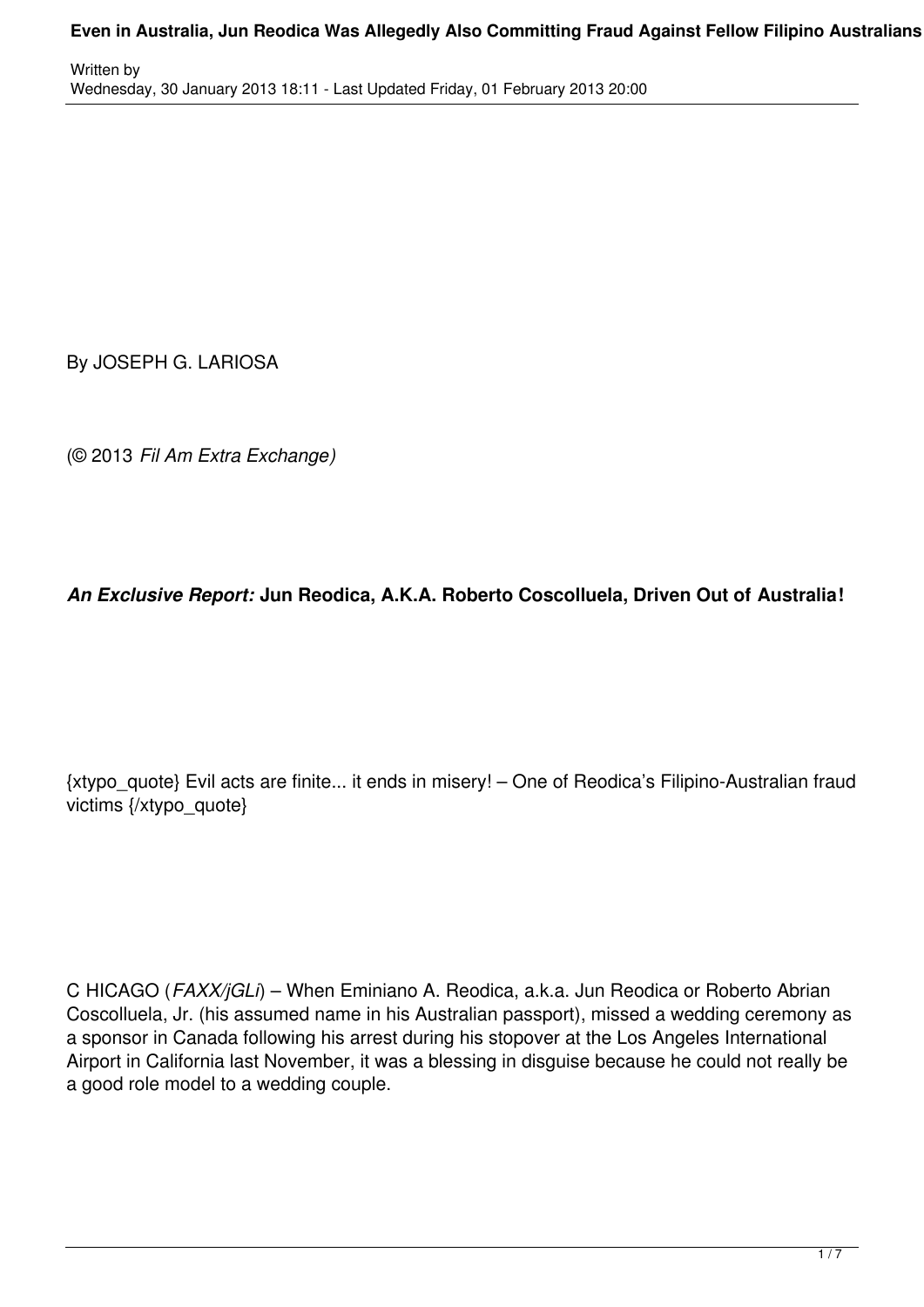#### **Even in Australia, Jun Reodica Was Allegedly Also Committing Fraud Against Fellow Filipino Australians**

| Written by                                                                     |  |
|--------------------------------------------------------------------------------|--|
| Wednesday, 30 January 2013 18:11 - Last Updated Friday, 01 February 2013 20:00 |  |

Airport

.

One of Reodica's 28 mostly Filipino-Australian financial fraud victims, who read the story of this reporter, said the claim of Reodica, who sported a Roberto Abrian Coscolluela, Jr. name in Australia, that he was going to Canada to be a sponsor at a wedding was merely a ruse. "This person is a monster and would not have the capacity to be human."

Ranin N. Lopez, a Filipino-Australian electrical engineer, told this reporter in an email, "I stand firm that Roberto and Letty Coscoluella were actually running away from Australia to Canada via United States at the time that they were arrested by the FBI at Los Angeles International

"The approval of ESTA (electronic system for travel authorization) was the final step that may have added to the decision of Roberto and Letty (Coscolluela) to go to U.S. first (Roberto being armed with a new name & passport), thinking that he would walk smoothly past the immigration officers.

"One mistake he did make was failing to note that he would be subjected to new mandatory fingerprinting of new entrants to the US! I wonder what kind of things he did to himself to be unnoticed or did he still maintain his low profile feature with arrogance!"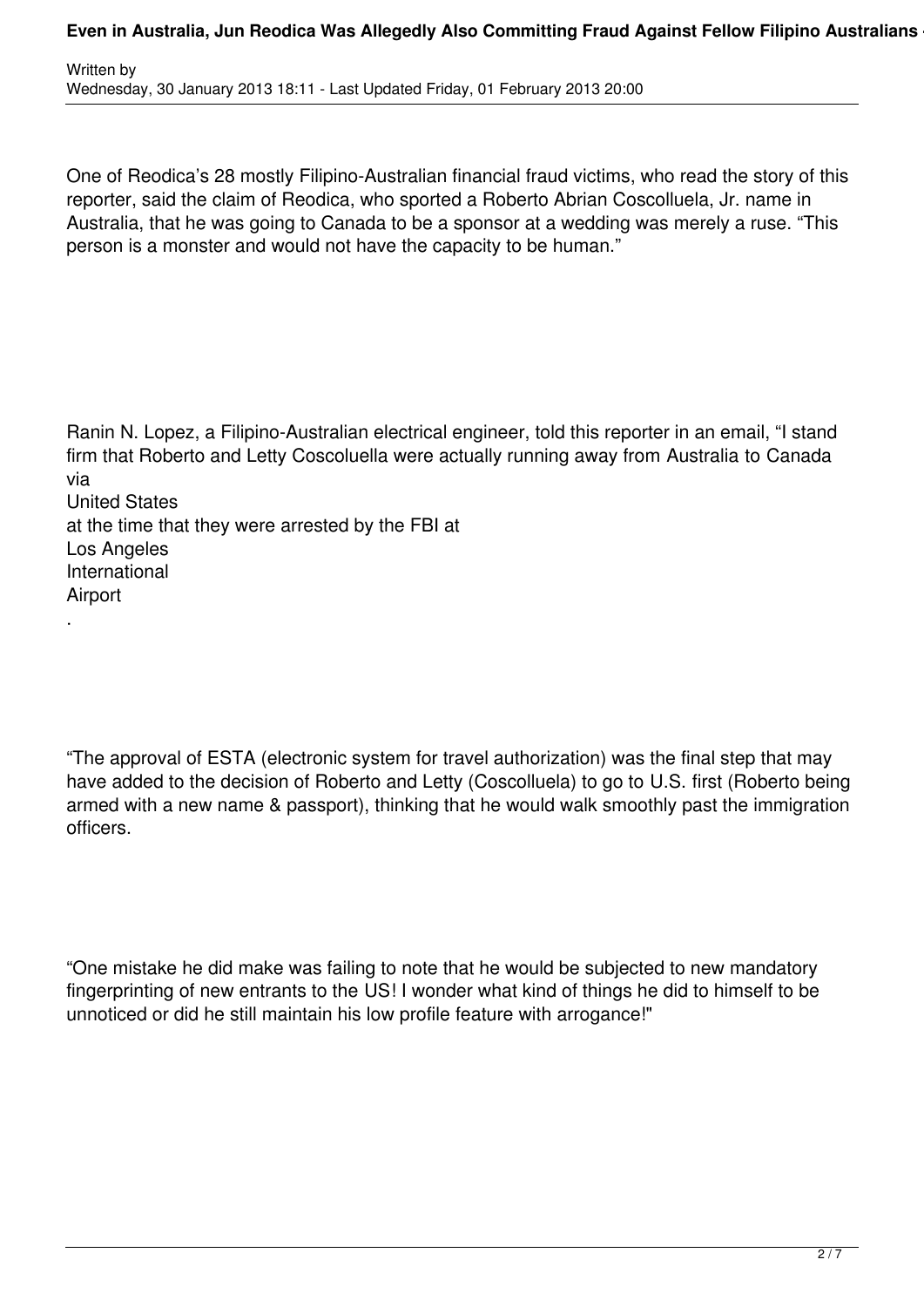#### **Even in Australia, Jun Reodica Was Allegedly Also Committing Fraud Against Fellow Filipino Australians**

Written by Wednesday, 30 January 2013 18:11 - Last Updated Friday, 01 February 2013 20:00

Mr. Lopez said he credits a young Filipino lawyer for inviting a group of Roberto's aggrieved former clients on May 12, 2012 at a house in Springfield Lakes, a southwest suburb of Brisbane. "All of us had serious problems or had been victims of Roberto, whereas up until that point, I thought that I was the only one having these kinds of problems with Roberto.

"As I said before, our group with the perseverance of our intelligent lawyer launched court actions against the couple, Roberto and Letty- as well as a man named Richard Gardner, who fronted for them in the illegal "Richard Gardner Tax Agency" business. The business was closed down with the help of the Tax Practitioners Board last year when our group reported to them what was happening."

He said late last year, as each of their cases was advancing closer to trials (and judgments already being secured on a number of them), Roberto and Letty suddenly abandoned their residence at Carseldine (a suburb north of Brisbane).

Lopez said nobody knew where they went and it appears that not even their lawyers knew they had gone. "I heard from others in our group that before leaving, they had witnessed shredding of all of their business records."

Lopez said only last Jan. 29 (Jan. 28 U.S. time), his lawyer was able to win judgment against Roberto and Leticia Coscolluela and their R.C. Insurance Pty. Ltd. for AUS\$360,000 legal cost. This means they can now sell at public auction the home of Roberto and Leticia Coscolluela they abandoned at Brisbane's northern suburb of Carseldine to satisfy the court judgment.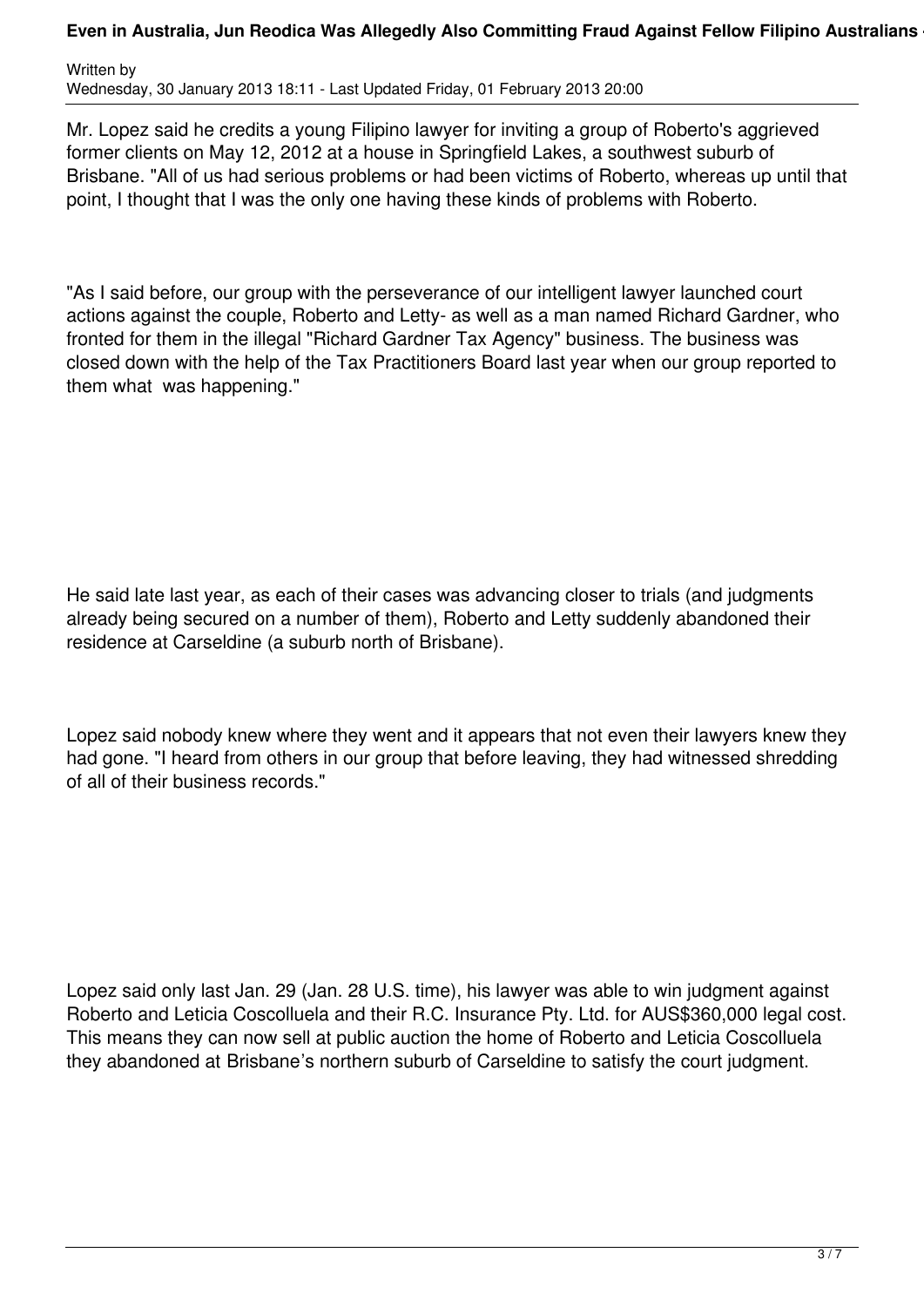Coscolluela was supposed to testify for the missing quarter-million dollars of Coscolluela's client's money that disappeared from his bank accounts. The Supreme Court ruled during the trial that the Coscolluelas were engaged in fraud and were ordered to return all the money plus interest.

# **PREFERRED EMAIL DELIVERY SERVICE**

An email message provided this reporter by Lopez showed that less than two weeks before Roberto Coscolluela was arrested at the Los Angeles International Airport, Roberto sent out an email to his lawyer to stop his clients from serving court documents to his home, saying, "We can agree that we need only serve you via your email address and that this would constitute sufficient and valid address and valid service."

His clients left the court documents outside the door of the Coscolluelas.

Lopez recalled he first met Coscolluela in the later part of 1989 or early part of 1990 at a gathering of Filipinos in Cairns in northern Queensland as a National Mutual (insur Cairns in northern Queensland as a National Mutual (insurance) Agent, specializing in managing superannuation funds for retirees.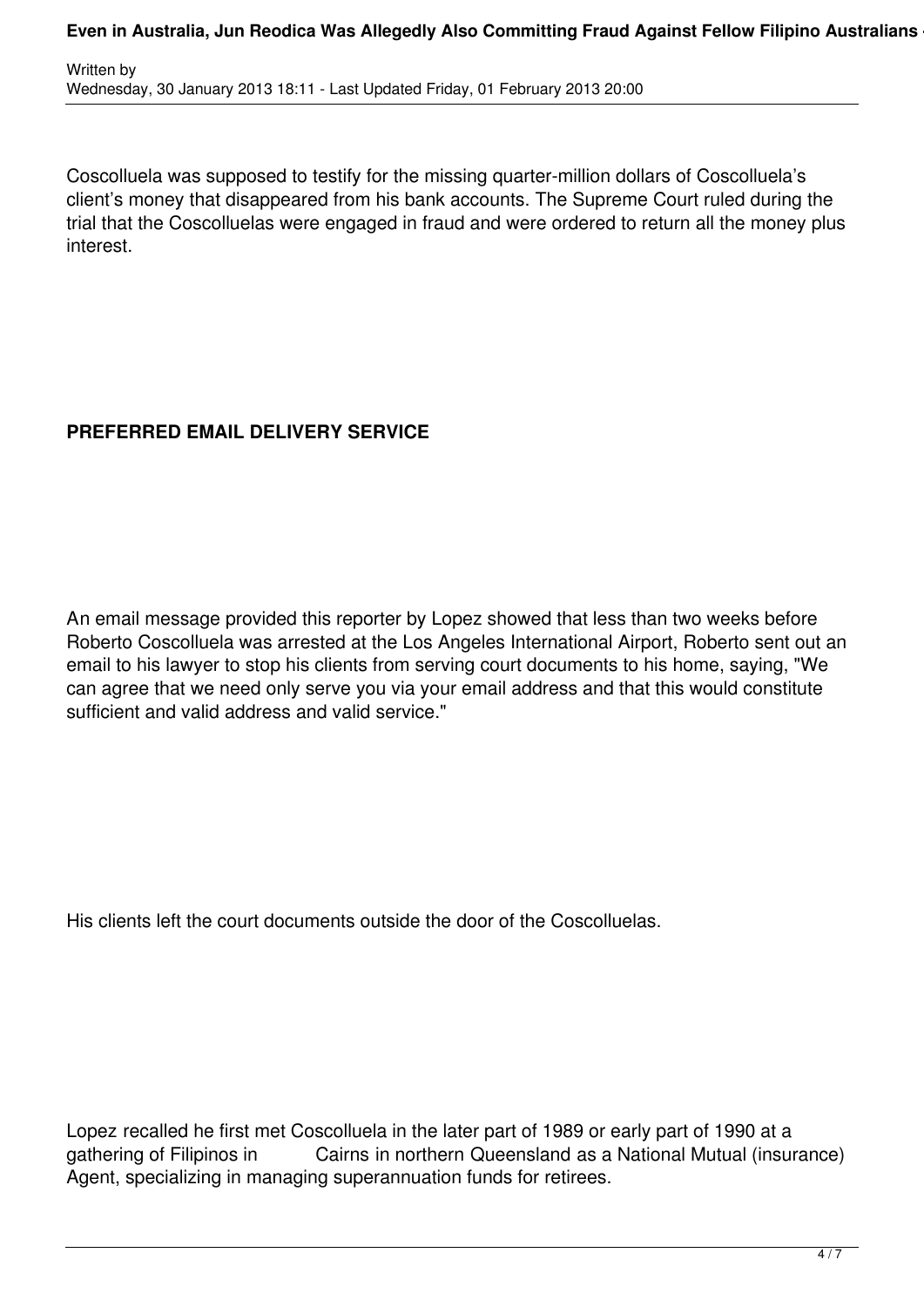Lopez met Coscolluela again in 1992 at his son's christening in his apartment at Brisbane's suburb of Coorparoo and took a life insurance plan from him but withdrew it later.

When he bought an investment property thru Better Mortgage Management Pty. Ltd. affiliated with Coscolluela's R.C. Insurance Pty. Ltd., Coscolluela offered to manage his property with Letty Coscolluela as secretary of his business. But he later decided to sell the property when he noticed that expenses for the property were getting bigger for unexplained reason.

# **BAIT AND SWITCH OPERATION**

A fter selling the property, Lopez noticed that the Coscolluelas put a \$40,000 lien on his property that Coscolleula says he owes him. Although, he was able to obtain a clear title to the property, Coscolluela still threatened him for his alleged unpaid \$40,000 debt.

Coscolluela was earlier known as Eminiano A. Reodica, Jr. or Jun Reodica, a native of Laguna province in the **Philippines**, when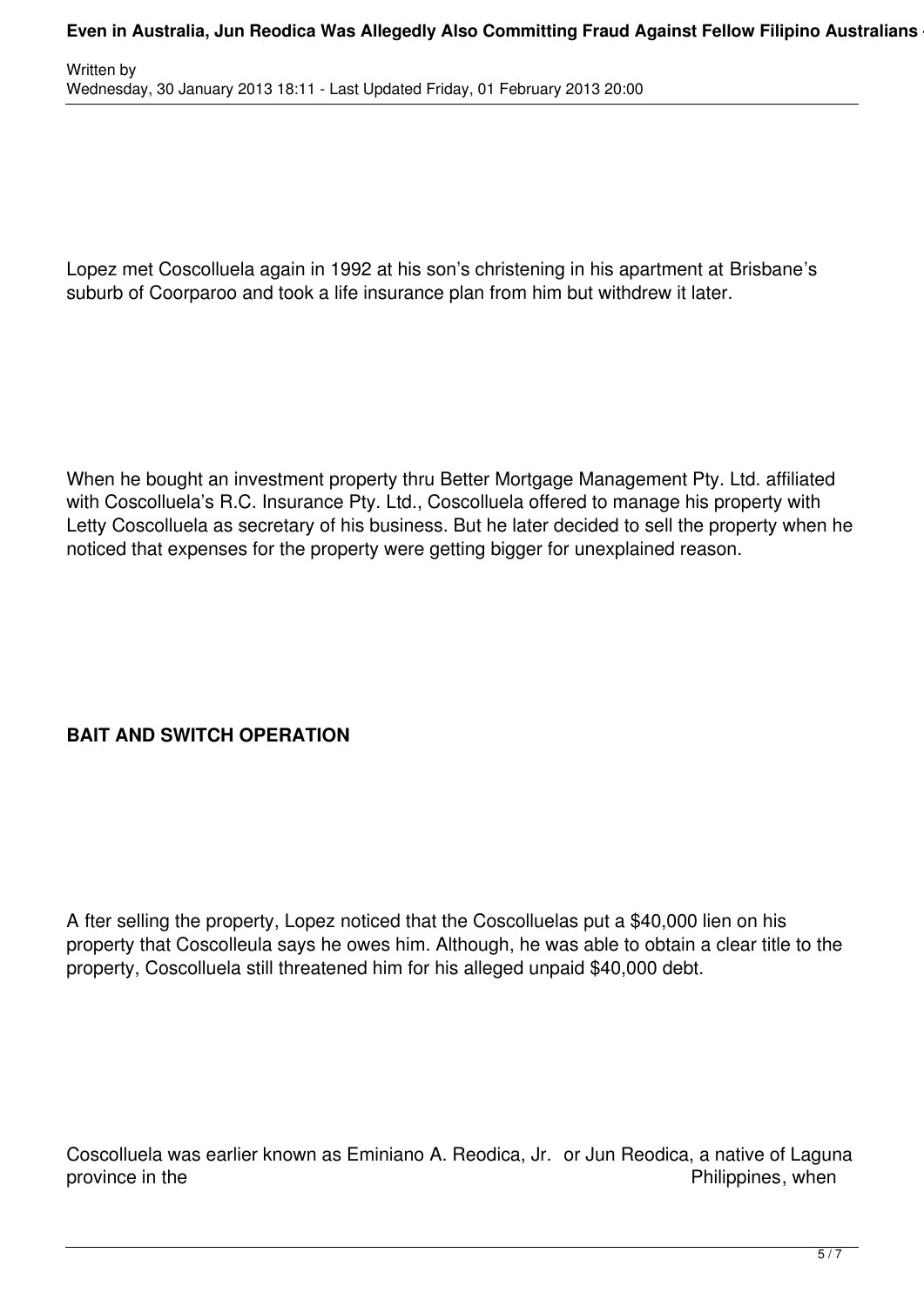#### **Even in Australia, Jun Reodica Was Allegedly Also Committing Fraud Against Fellow Filipino Australians**

Written by Wednesday, 30 January 2013 18:11 - Last Updated Friday, 01 February 2013 20:00

he arrived in Los Angeles in early 70's and started a job as a busboy. In four years, he became a vice president of a car dealership in suburban Encino. He would later put up a car financing and loan company to fund his own Grand Chevrolet car dealership that became part of his Grand Wilshire Group (GWG) of Companies and extended loan to car buyers even if the buyers had had bad credit. The GWG was based in Glendora

, California

.

Reodica's business practice was different. It uses a "bait-and-switch" operation. When he would not be able to sell the buyer his car, he would ask the buyer to invest in his business at a very attractive 15 to 20 percent return of investment, which led to the collapse of his business. To cover his losses, he told his employees to delete the negative credit information of the car buyers so they could buy cars by submitting altered reports to lenders; hid true delinquency rate of car sales contracts and using company funds to make payments for customers, who defaulted, and "double-pledged" the same car sales contracts to three different banks.

When his business began to go bankrupt, Reodica disappeared in 1988. He later went to the Ph ilippines and Australia . He would resurface at the Los Angeles International Airport last November following his arrest under a new name – Roberto A. Coscolluelo, Jr. – after he became an Australian citizen.

After Reodica vanished, the U.S. Attorney of Los Angeles charged Reodica's eight former